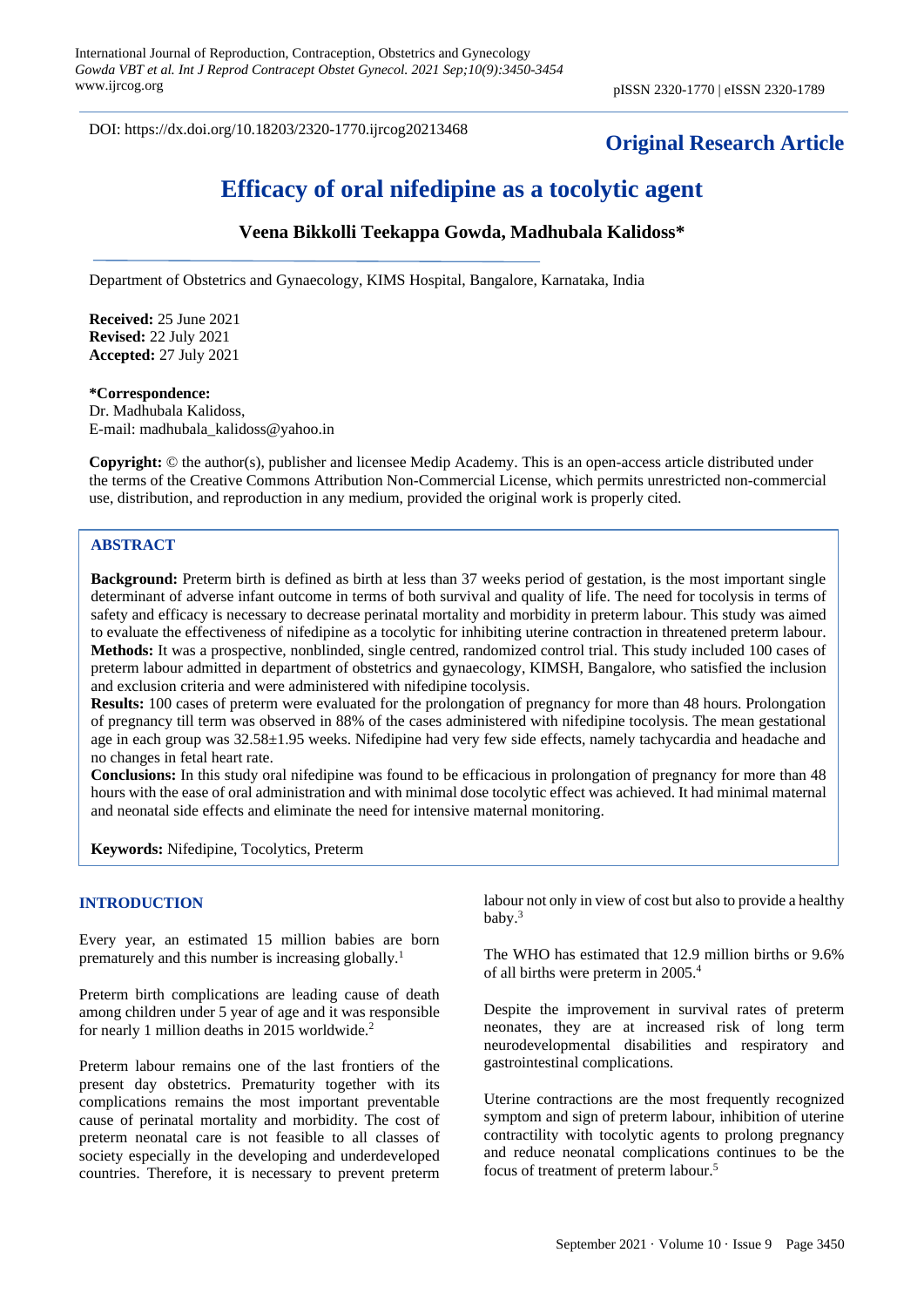Tocolysis means inhibition of uterine contractions by means of pharmacological agents.

In preterm labour, efficacy of tocolytic drugs has been proven to prolong the pregnancy when there is cervical dilatation.<sup>6</sup>

Because of the hazards of the preterm labour such as perinatal morbidity and mortality, effective tocolysis in terms of safety, efficacy and patient compliant is necessitated.

Postponing delivery for 48 hours with tocolysis to allow for maternal steroid administration or antenatal transportation to centre where neonatal intensive care units (NICU) are available is needed in threatened preterm labour.<sup>7</sup>

A wide range of tocolytic agents have been advocated including β-agonists, calcium channel blockers (CCBs), prostaglandin synthetase inhibitors, magnesium sulphate  $(MgSO<sub>4</sub>)$  and oxytocin receptor antagonists.<sup>13</sup>

CCBs are non-specific smooth muscle relaxants, predominantly used for the treatment of hypertension and are increasingly used as a tocolytic agent for women in preterm labour. 8

CCBs are very effective tocolytic agents in preterm labour and has comparatively lesser side effects than betamimetics.

Dihydropyridine CCBs, like nifedipine and nicardipine, act on L-type calcium channels to inhibit calcium influx into myometrial cells. Reduced intracellular calcium concentrations prevent activation of myosin light chain kinase and thereby myometrium contraction.<sup>9</sup>

Nifedipine is an effective smooth muscle relaxant with low toxicity and no teratogenicity. It may represent an attractive therapeutic alternative due to its relaxing effects on myometrium.

It has gained popularity as a tocolytic due to its oral route of administration, availability of immediate and slowrelease preparations and low incidence of maternal adverse effects

Nifedipine is considered as one of the first-line tocolytic agent for the management of preterm labour with the standard dosage of 10-20 mg every 3-6 hours.<sup>1</sup>

Adverse events associated with nifedipine are usually mild and related to peripheral vasodilation, like flushing. In normotensive women with no underlying heart disease, there is typically minimal effect on blood pressure due to a compensatory rise in heart rate and stroke volume.<sup>9</sup>

Other adverse events, most of which occur rarely and in women with other risk factors include pulmonary oedema, dyspnoea and myocardial infarction.

Nifedipine in comparison to the other tocolytics has been effective in significant reduction in admission of newborns to NICU and associated with lower incidence of respiratory distress syndrome as preterm labour possess a huge economic burden to the society.<sup>10</sup>

Nifedipine is the most commonly studied CCB and several meta-analyses support its effectiveness for acute tocolysis.<sup>9</sup>

And therefore, this study was undertaken to prove the efficacy of nifedipine, a calcium channel antagonist in the treatment of preterm labour.

## **METHODS**

This study consisted of 100 randomized patients admitted with a diagnosis of preterm labor in the department of obstetrics and gynaecology from Kempegowda institute of medical sciences and research centre, Bangalore.

It was a prospective, non-blinded, single centered randomized control study for a period of two years from January 2017 to June 2019. Total 2700 patients delivered from January 2017 to 2019, out of which 388 were preterm patients. Total 100 patients who satisfied the inclusion and exclusion criteria were taken into the study. An informed and written consent was taken from all the subjects.

The statistical analysis was performed by STATA 11.2 (College Station TX USA). Chi square test for goodness of fit were used to measure the association between the age distribution, booked/unbooked, parity, previous history of PTD, prolongation of pregnancy in days, cause of preterm, maternal side effects, prolongation of pregnancy till term and fetal tachycardia with nifedipine treatment and these were expressed as frequency and percentage. Students independent sample t test were used to measure the significance difference between the age, period of gestation with treatment groups and these expressed as mean and standard deviation. P<0.05 is considered as statistically significant.

#### *Inclusion criteria*

Patients with singleton pregnancy in cephalic presentation with gestational age between 28-36 weeks, patients with uterine contractions four in 20 min or eight in 60 min lasting for 30 seconds or more, patients with cervical dilatation 1 to 3 cm, patients with cervical effacement 80% or lesser, patients with intact membranes and patients with no previous administration of tocolytics were included in the study.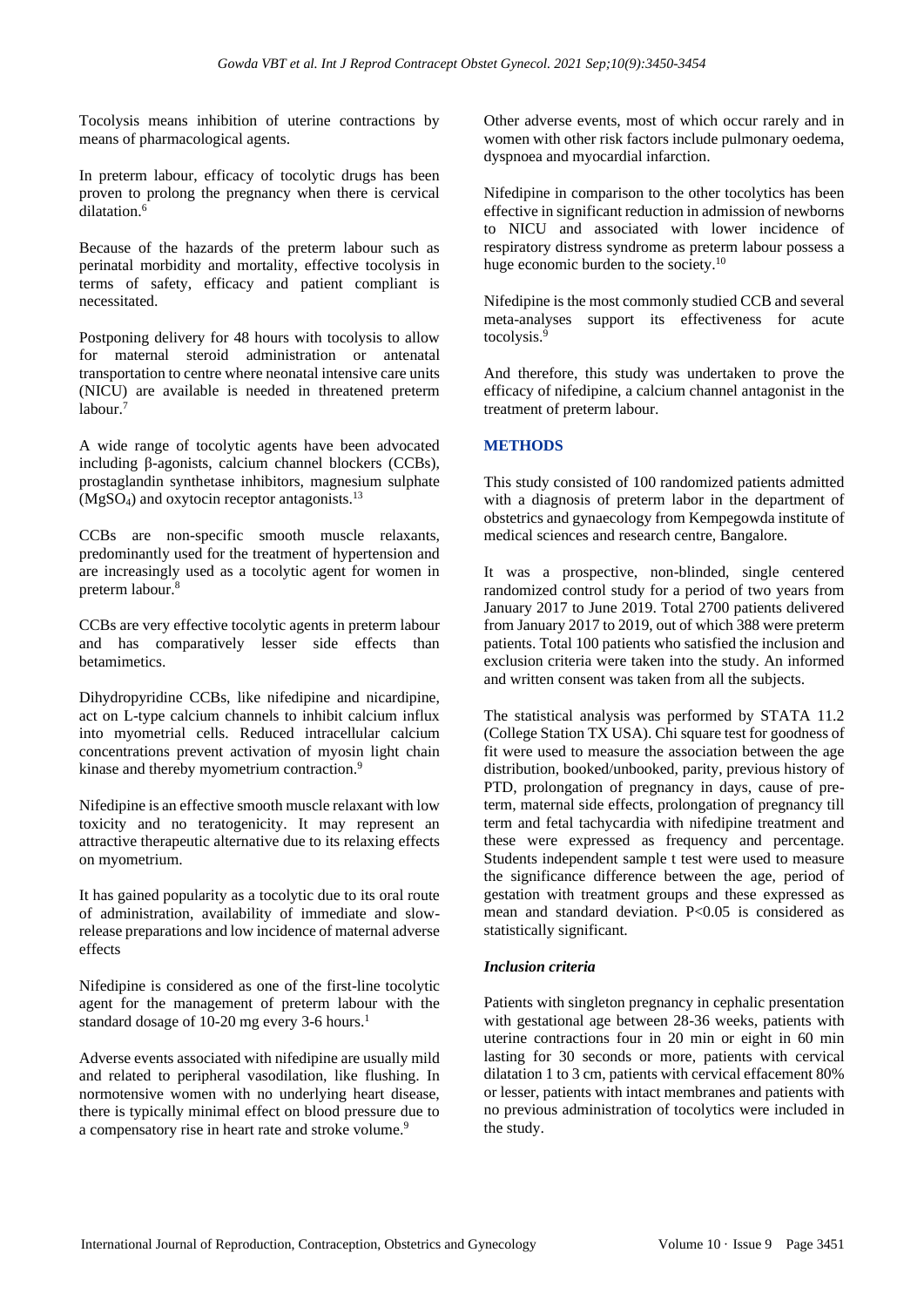#### *Exclusion criteria*

Maternal and fetal indications for termination of pregnancy like medical conditions requiring emergency termination of pregnancy/intrauterine death/lethal fetal anomalies, patients with past medical history of cardiovascular diseases, diabetes mellitus, bronchial asthma, pregnancy induced hypertension, severe anaemia, antepartum haemorrhage, patients with multiple pregnancy and malpresentation, patients with uterine malformations and patients where the cervical dilation was >4 cm was excluded from the study.

Detailed complete history was taken regarding age, occupation, socioeconomic status and any history of infections, obstetric history and history of previous preterm deliveries, abortions and history of co-morbidities. Cases were monitored by clinical signs and symptoms, maternal pulse and blood pressure, uterine contractions, BP charting, non-stress test. Relevant investigations including high vaginal swabs and CRP, ESR were sent. The frequency and duration of uterine contractions were monitored clinically by manual palpation.

### *Drug dosage*

100 patients received oral nifedipine. A loading dose of 20 mg initially followed by 10-20 mg three to four times daily adjusted according to the uterine activity for up to 48 hours. All the patients received injection betamethasone 12 mg 2 doses 24 hours apart.

#### **RESULTS**

During this study period total number of deliveries that were conducted in the department of obstetrics and gynaecology were around 2700 per year out of which 388 cases were diagnosed with preterm labour per year. The incidence of preterm labour was found to be 14.37% per year. 100 patients who consented for the study were selected.

The study included patients between 19 years to 34 years of age. Majority of the cases belonged to age group between 19-25 years accounting for 56%. The mean age was 24.44±4.15. It was observed that most of the cases of preterm were seen in young age group of 19 years to 34 years and reduced incidence of preterm labour in age group between 31-34 years (4 cases).

The incidence of preterm labour was found to be more in unbooked cases as when compared to booked cases, where the incidence of preterm labour in booked cases was 36% and 64% in unbooked cases. In our study, 50% of primigravida and 50% multigravida cases were administered nifedipine tocolysis.

The incidence of preterm labour was found to be maximum between the gestational age of 31-33 weeks accounting to 46%, followed by 34-36 weeks which was 38% weeks and 16% were between 28-30 weeks gestation.

The mean period of gestation was found to be  $32.58 \pm 1.95$ weeks in nifedipine administered cases and the range of period of gestation was 29-36 weeks.

Most of the cases who were diagnosed with preterm labour did not have previous history of preterm delivery (86%), only 14% of patients had previous history of preterm delivery. Various etiological factors were responsible for preterm labour and commonest cause of preterm labour was idiopathic cause which was 56% followed by polyhydramnios, urinary tract infection and lower genital tract infections which were 18%, 10% and 16% respectively (Figure 1).



**Figure 1: Cause of pre-term.**



#### **Figure 2: Maternal side effects and fetal side effects.**

As our study was to monitor the short term effect of nifedipine, the patients were divided into two categories as in prolongation of pregnancy <48 hours and >48 hours. The prolongation of pregnancy up to >48 hours was 96% (Table 1).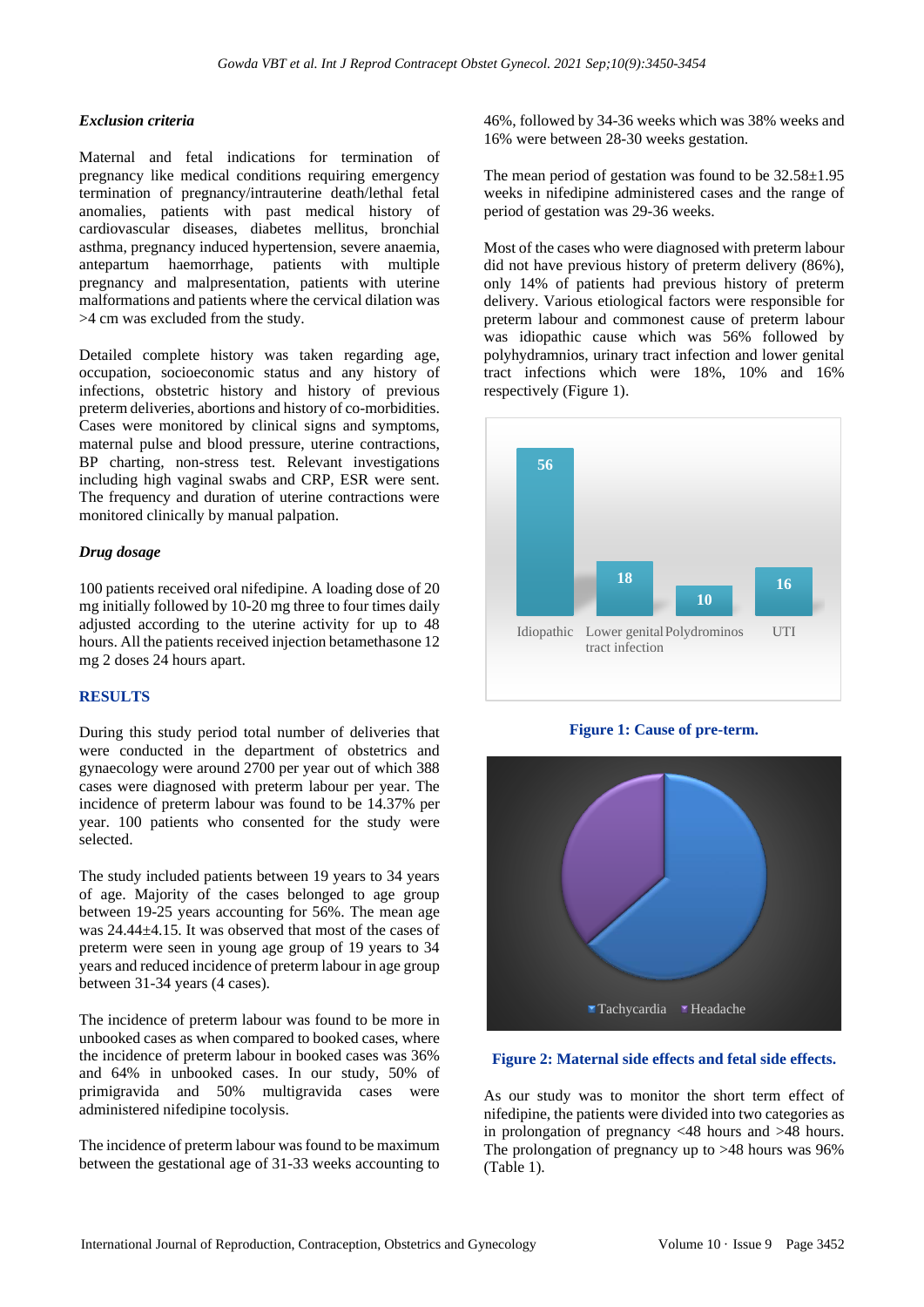Out of 100 cases, 88% cases had prolongation of pregnancy till term and 6% of the cases delivered at the gestational age of 32-35 weeks (Table 2).

Various side effects were studied during the study period. The most common side effect noted in nifedipine administration was tachycardia which was about 14%, followed by headache which was 8%. And there was no fetal tachycardia observed in nifedipine administration. (Figure 2).

### **Table 1: Prolongation of pregnancy in days.**

| <b>Prolongation</b> (in hours) | Nifedipine $(\% )$ |
|--------------------------------|--------------------|
| $\leq 48$                      |                    |
| >48                            | 96 (96)            |
| <b>Total</b>                   | 100                |

#### **Table 2: Prolongation of pregnancy.**

| <b>Prolongation</b> (in weeks) | Nifedipine $(\% )$ |
|--------------------------------|--------------------|
| >37                            | 88 (88)            |
| 35-37                          | 5(5)               |
| $32 - 35$                      | 6(6)               |
| 28-32                          |                    |

### **DISCUSSION**

Despite of various advances in perinatal medicine preterm birth was one of the major causes of infant morbidity and mortality. Preterm delivery continues to frustrate satisfactory reproductive outcome. Throughout the years a variety of tocolytic agents were used to suppress preterm labour.

The goal of tocolysis is to cause cessation of uterine contractions in patients with preterm labour. Conservative management of the patients with threatened preterm labour with tocolytics will reduce the neonatal morbidity, mortality and the cost of neonatal care.

Beta sympathomimetics agonists are the most commonly used tocolytic agent. However, the incidences of troublesome side effects have led to continuous search for other novel tocolytic agent. Many recent studies have shown that nifedipine is safer, better tolerated, effective with no fetal side effects. Hence this study was undertaken to study the efficacy of nifedipine as a short term tocolytic and to study the side effects of these drugs.

The incidence of preterm labour in our hospital per year was 14.37%. Various studies done worldwide also showed a similar range of incidence. WHO also showed a similar range 5-18% of incidence of preterm labour.

The primary purpose of tocolytic therapy was to delay preterm labour for 48 hours to allow the maximum benefit of glucocorticoid therapy to decrease the incidence of respiratory distress syndrome by increasing the production of surfactant in the fetal lungs, to prevent neonatal morbidity and mortality.

The most recent substantial update of the Cochrane review regarding CCBs for acute tocolysis in preterm labour included 12 randomized controlled trials (10 using nifedipine) involving 1029 patients. This review concluded that, when compared with any other tocolytic agent (mainly beta-mimetics), CCBs (mainly nifedipine) reduce the risk of delivery within 7 days of initiation of treatment and delivery before 34 weeks of gestation with improvement in some clinically important neonatal outcomes such as respiratory distress syndrome, intraventricular haemorrhage, necrotizing enterocolitis and neonatal jaundice.<sup>11</sup>

A Cochrane review on CCBs for inhibiting preterm labour showed that nifedipine significantly reduced delivery within seven days of receiving treatment as compared with any other tocolytic agent (relative risk (RR): 0.76; 95% confidence interval (CI): 0.60 to 0.97). In addition, as compared to other tocolytics, CCBs also reduced the frequency of neonatal respiratory distress syndrome (RR: 0.63; 95% CI: 0.46 to 0000.88), necrotising enterocolitis (RR: 0.21; 95% CI: 0.05 to 0.96), intraventricular haemorrhage (RR: 0.59 95% CI: 0.36 to 0.98) and neonatal jaundice (RR: 0.73; 95% CI: 0.57 to 0.93) and the requirement for women to have treatment ceased for adverse drug reaction (RR: 0.14; 95% CI: 0.05 to 0.36).<sup>7</sup>

A more recent meta-analysis, including 26 studies of 2,179 women, found no difference between nifedipine and other tocolytics in delaying birth at 48 hours.<sup>18</sup> However, women treated with nifedipine were less likely to deliver within 7 days and more likely to deliver at 37 weeks gestation.<sup>9</sup>

Other studies like Read and Wellby gave an initial loading dose of 30 mg of nifedipine and a maximum maintenance dose of 20 mg every 8 hours for 3 days. Ferguson et al gave an initial maximum loading dose of 40 mg of nifedipine and a maximum maintenance dose of 20 mg every 4-6 hours.<sup>4</sup> Meyer et al gave an initial loading dose of 30 mg of nifedipine and a maximum maintenance dose of 20 mg every 6 hours.<sup>6</sup> Kupferminc et al gave an initial loading dose of 30 mg of nifedipine and a maximum maintenance dose of 20 mg every 8 hours.<sup>12</sup>

But in our study, we administered a loading dose of 20 mg initially followed by 10-20 mg three to four times daily adjusted according to the uterine activity for up to 48 hours and achieved good and satisfactory outcomes in terms of prolongation of labour till term and less maternal side effects.

Our study aimed at short term tocolytic effect of nifedipine. Our study showed prolongation of labour >48 hours in 96% of cases which was comparable with other studies such as a study conducted by Bankatlal showed 90%. A study done by Songthamwat showed an incidence of 9.7% cases which failed to delay prolongation of labour more than 48 hours, where in our study showed an incidence of 4% of cases who failed to achieve prolongation of labour more than 48 hours.